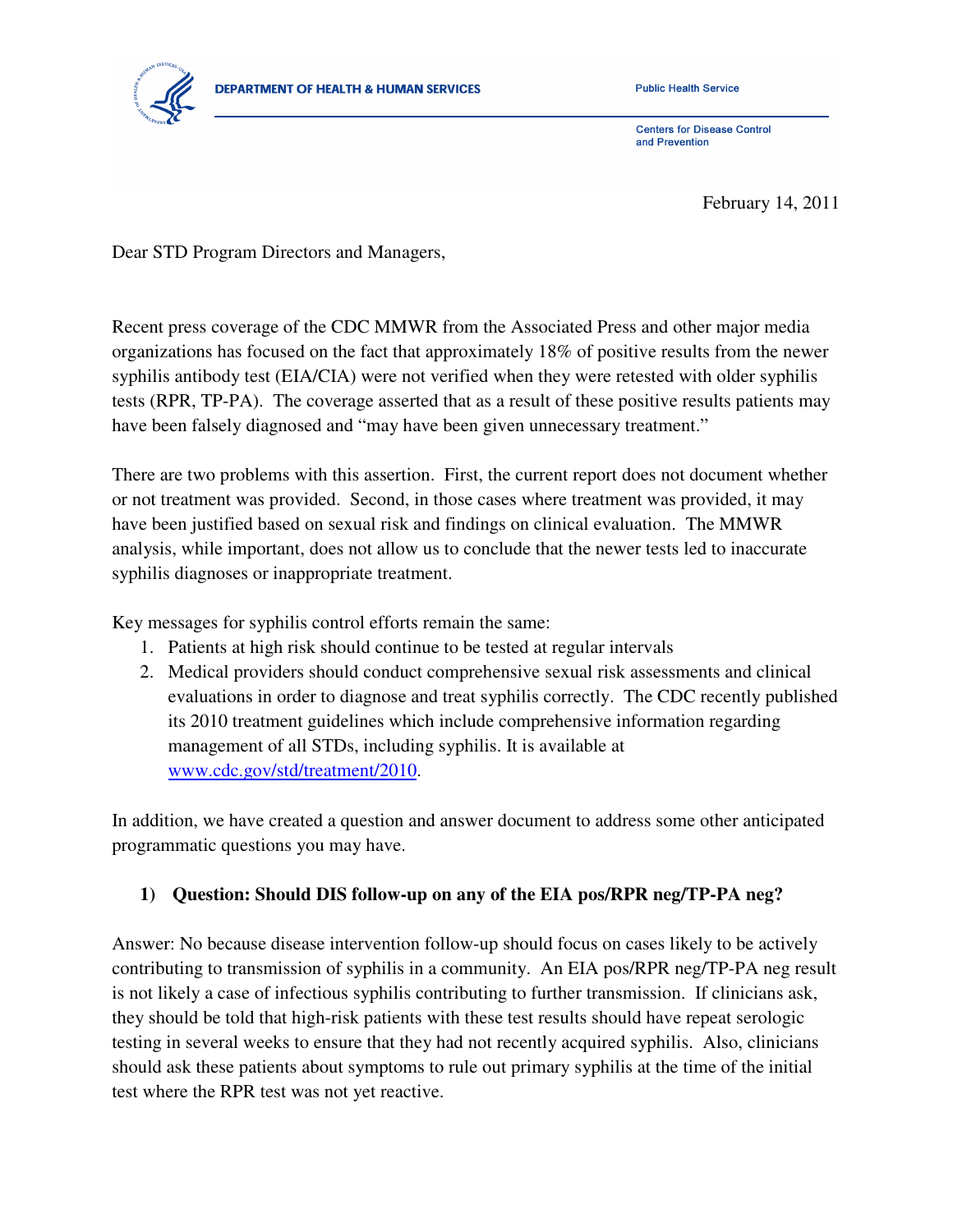## **2) Question: Should DIS follow-up on any of the EIA pos/RPR neg/TP-PA pos?**

Answer: No. An EIA pos/RPR neg/TP-PA pos result is either a previously treated case or a patient with latent syphilis of unknown duration. Because latent syphilis is generally not infectious, DIS follow-up is not recommended.

## **3) Question: What and how do states report these cases and serologic results to CDC via NETSS (National Electronic Telecommunications System for Surveillance), other systems, in STD\*MIS, and state reactor registries?**

Answer: Serologic test results for persons who do not meet the surveillance case definition should not be sent to CDC since they are not related to a reportable case. According to the CDC/CSTE case definition, a reportable case of latent syphilis must have a reactive treponemal result and a reactive non-treponemal result. So, an EIApos/RPR neg−/TP-PA pos would not be a reportable case of latent syphilis. Secondary syphilis requires a (non-treponemal) titer of  $\geq$  4 and concurrent secondary symptoms. Only primary syphilis allows for a reactive treponemal test or a reactive non-treponemal test (along with clinically compatible lesions). For adult cases of syphilis, only non-treponemal results, including titers, should be reported to CDC as part of the morbidity report. For cases of congenital syphilis, serologic test results should be reported for mothers and babies.

## **4) Question: If we just have an EIA result should we spend time tracking down the RPR and (if neg) the TP-PA results or should we wait for these results and if so how long and what do we do if we don't get them?**

Answer: The issue of actively following EIA positives whose RPRs have not been reported is a local programmatic issue. An accompanying reactive RPR should be reported by the laboratory but a nonreactive RPR may not be. Efforts to follow-up on EIA positives should depend on the local epidemiology and circumstances of the individual patients as well as program resources. Given the severe resource challenges that most STD programs are facing, in general, efforts should not be spent finding RPR results if an isolated EIA positive test result is received. Efforts should focus on the reactive RPRs titers reported for surveillance purposes and DIS action according to local procedures tailored to local epidemiology.